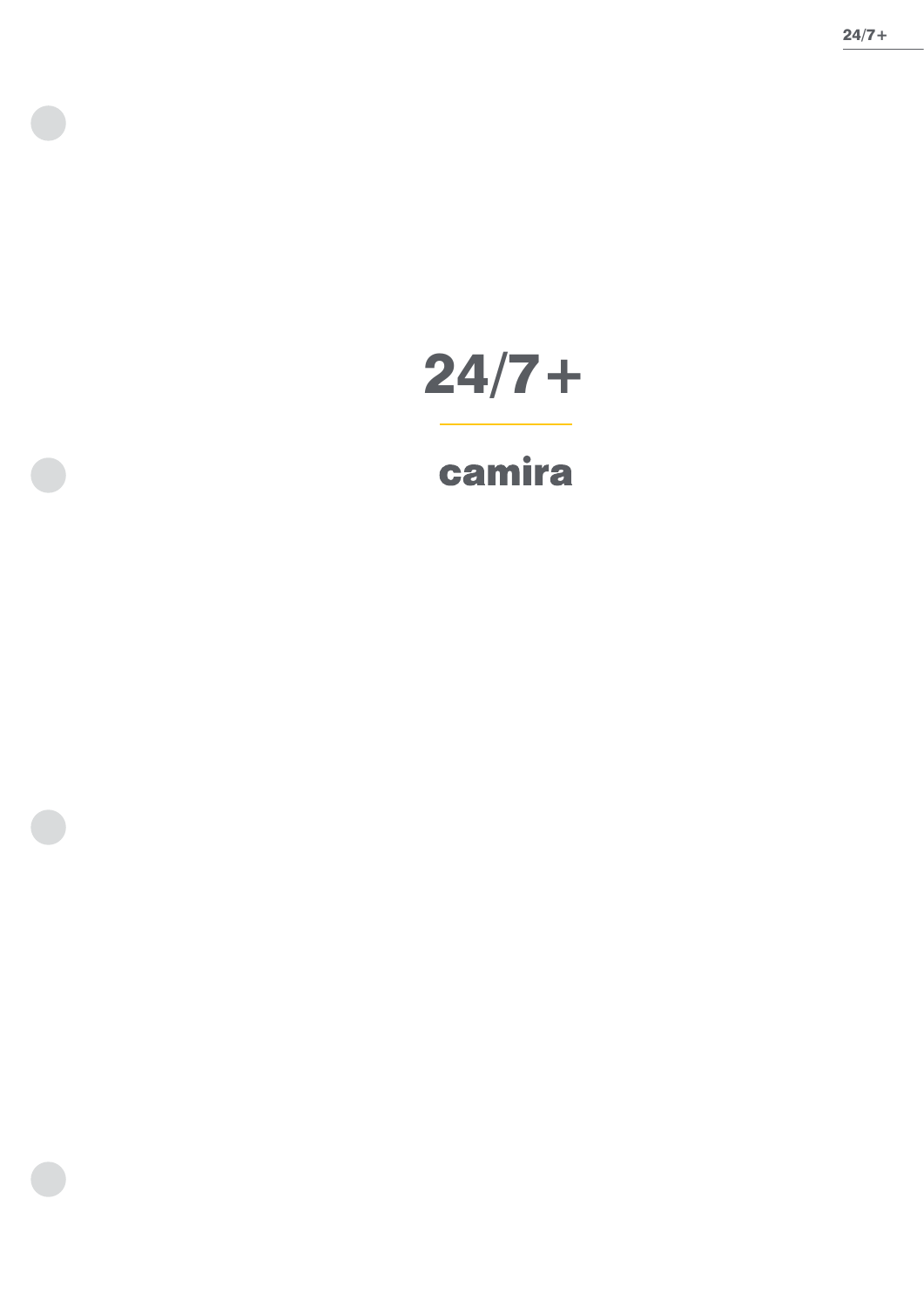

**Solstice WK018** 



**Minute WK008** 



Pendulum **WK023** 



**Perpetual**<br>WK013



Day<br>WK003



Hour **WK001**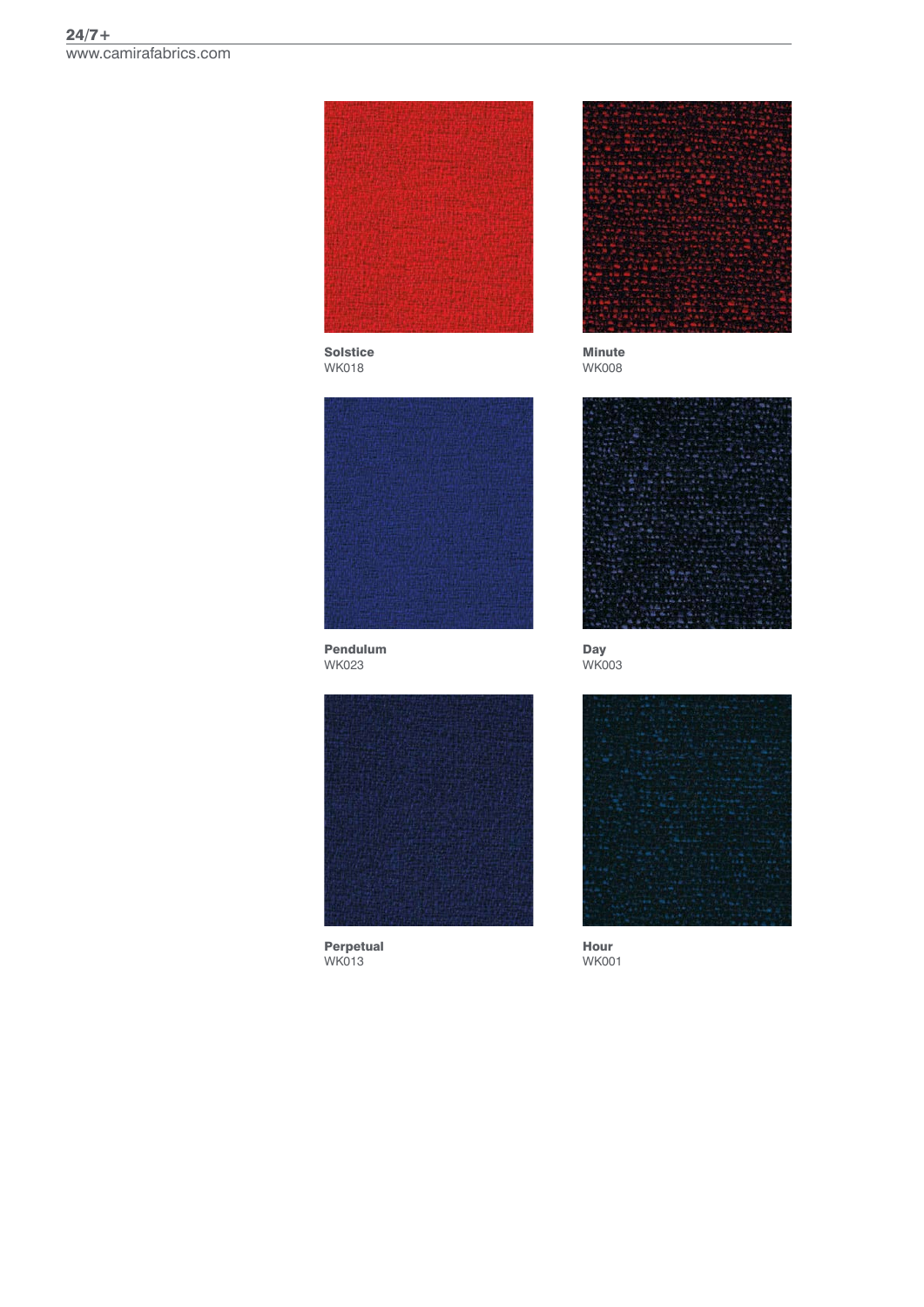## Photographic fabric scans are not colour accurate. Always request actual fabric samples before ordering.



Zenith WK002



**Century** WK025



Night WK012



Decade WK020



Nadir WK021



Forever WK017